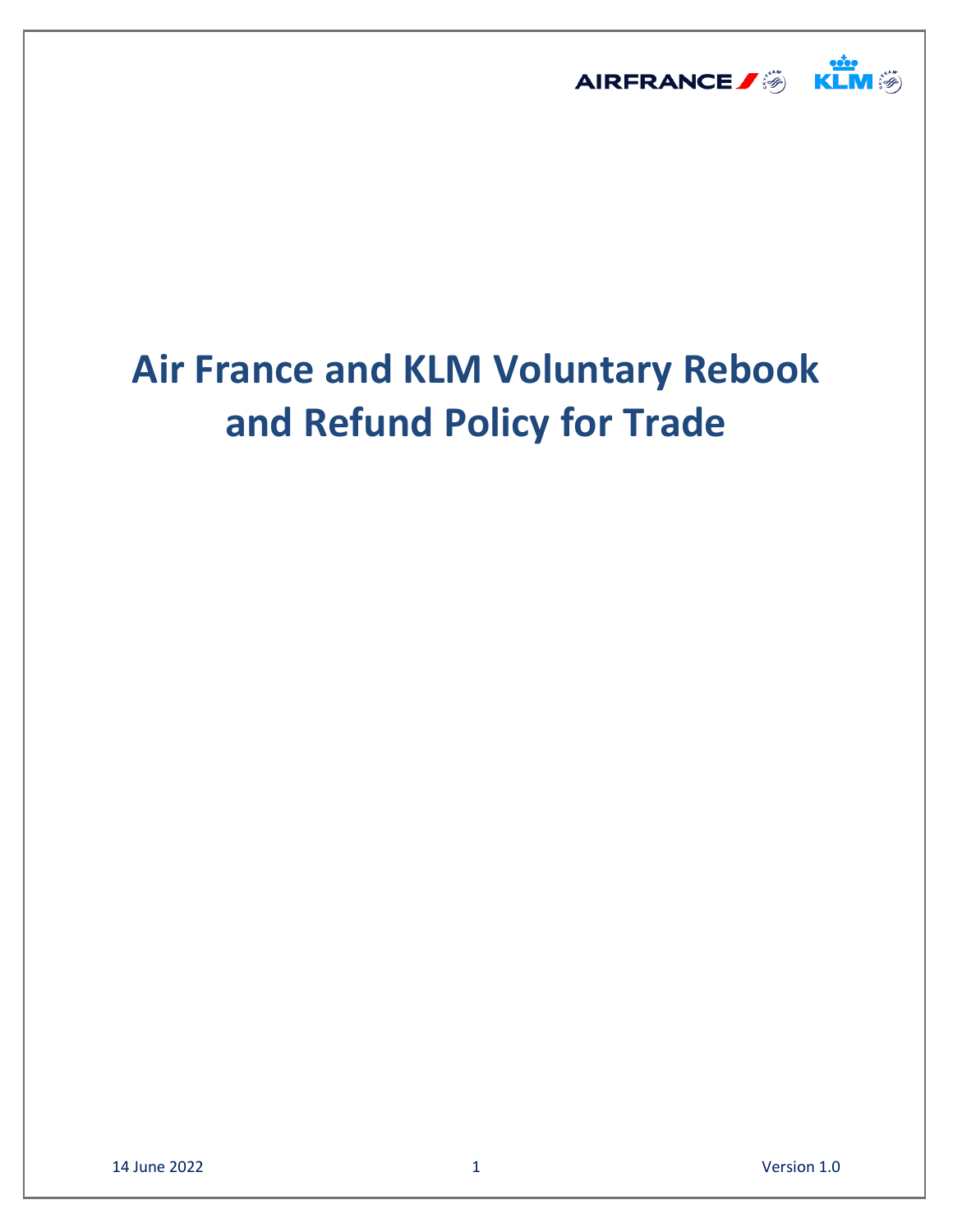

| <b>Table of Contents</b> |  |  |
|--------------------------|--|--|
|                          |  |  |
|                          |  |  |
|                          |  |  |
|                          |  |  |
|                          |  |  |
|                          |  |  |
|                          |  |  |
|                          |  |  |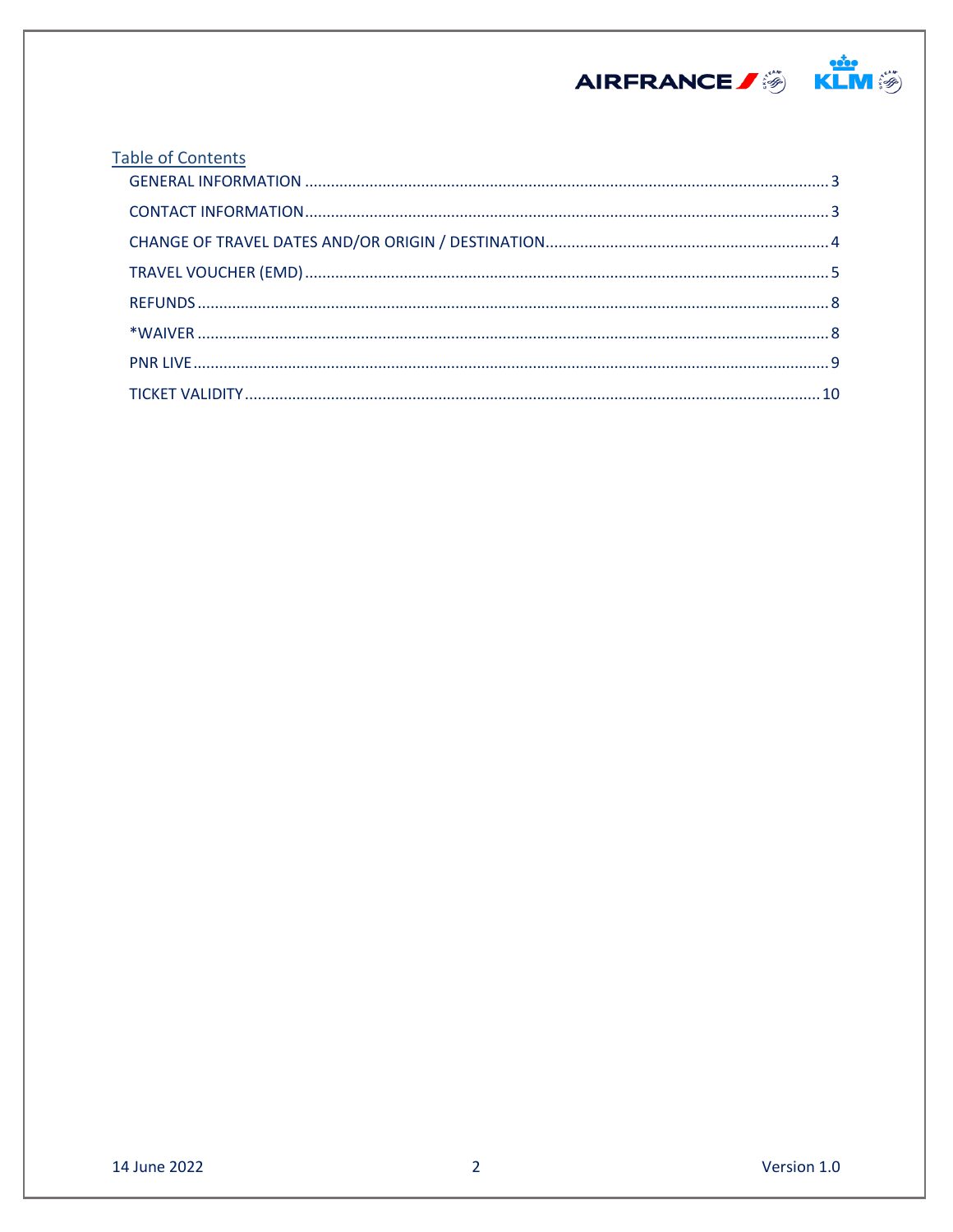

#### <span id="page-2-0"></span>**GENERAL INFORMATION**

This policy only applies to **voluntary situations**, when the customer is no longer able or willing to travel and when the flight is NOT cancelled by the airline and still operating.

For **involuntary cancellation** (flights cancelled by the airline) please refer to the Air France and KLM Standard Schedule Change Guidelines on AgentConnect.biz  $\rightarrow$  News & Promotions  $\rightarrow$  Schedule Changes

*NO SHOW is not permitted*, flight segments should be cancelled before original departure date. (Unless the fare Rules allow NO SHOW), No show will result in losing the ticket value, inability to use ticket for future travel

- All tickets/EMDs plated on 057 (AF) should be exchanged or redeemed for a 057 (AF) document
- All tickets/EMDs plated on 074 (KL) should be exchanged or redeemed for a 074 (KL) document

## <span id="page-2-1"></span>**CONTACT INFORMATION**

For all point of sales (excluding Canada, Mexico & U.S.A) please contact:

AFKL Trade Support.

**(\*)** For point of sale Canada & Mexico please contact:

- **Contracted BSP-member agencies (Mexico, Canada)** may contact the Delta Global Sales Support.
- **Non-contracted/unmanaged agencies who are members BSP (Mexico, Canada)** may contact our Air France –KLM U.S., Canada and Mexico customer service centers for support
- **Non-BSP member (Mexico, Canada)** agencies may contact your issuing agent

**(\*)**For Point of Sale U.S.A, please contact:

- **Contracted ARC member agencies (U.S.)** may contact Delta Global Sales Support
- **Non-contracted/unmanaged agencies who are members of ARC (U.S.)** may contact our Air France KLM U.S. customer service centers for support
- **Non-ARC member (U.S.)** agencies may contact your issuing agent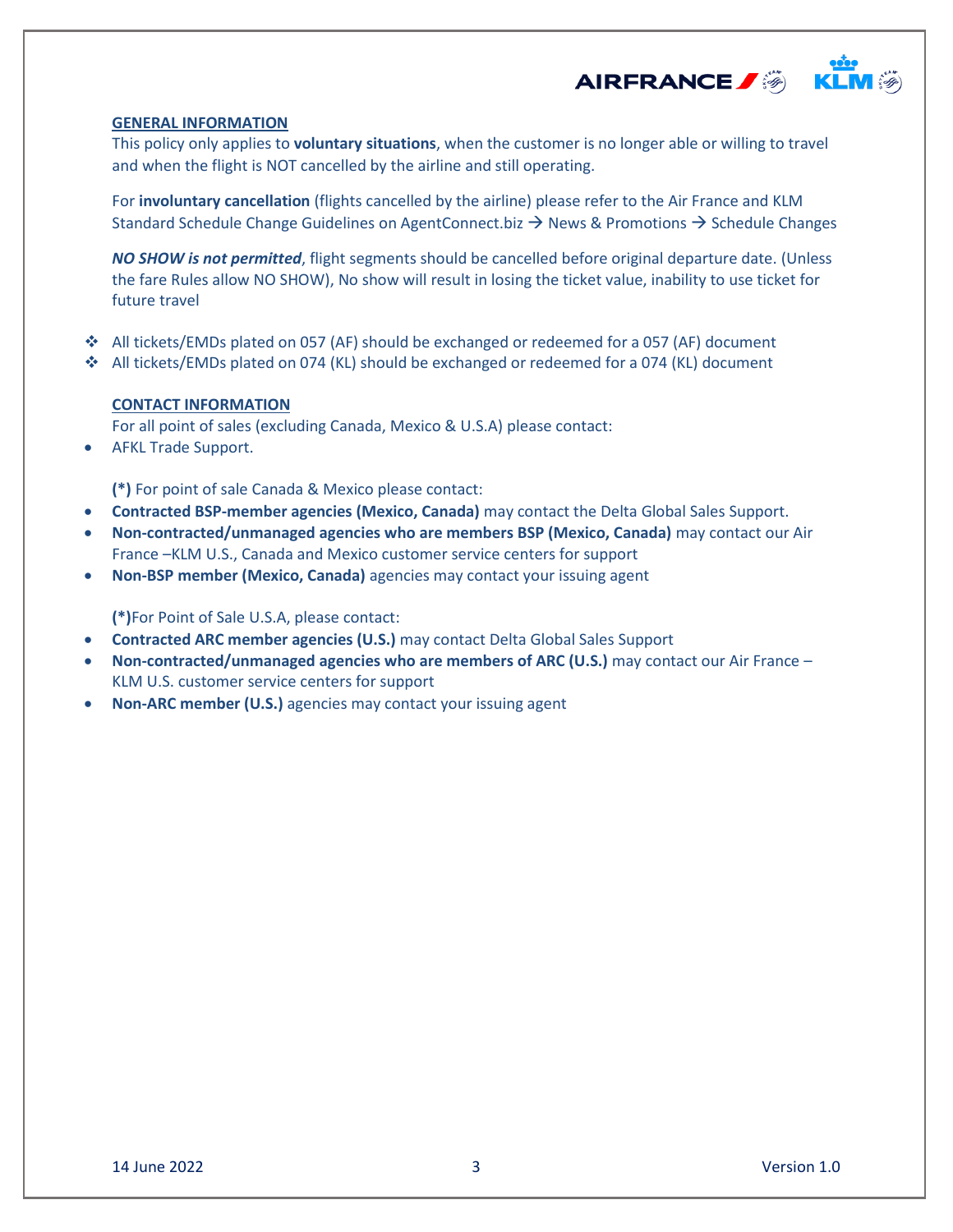

# <span id="page-3-0"></span>**CHANGE OF TRAVEL DATES AND/OR ORIGIN / DESTINATION**

| #  | <b>Sales Period</b><br><b>Tickets issued</b> | <b>Travel Period</b>   | <b>Conditions</b>                                                                                                                                                                                                   |
|----|----------------------------------------------|------------------------|---------------------------------------------------------------------------------------------------------------------------------------------------------------------------------------------------------------------|
| a. | on/before 28 June 2022                       | on/after 01 March 2020 | Light/Leisure, Standard, Flex Fares:<br>Changeable with no change fee. (All cabins, and published and<br>private fares.)                                                                                            |
| b. | on/after 29 June 2022                        | on/after 29 June 2022  | Light fares (or leisure fares in all cabins - Economy, Premium<br>Economy and Business and for all published and private fares):<br>change fee Applies<br>Standard/Flex: will remain changeable with no change fees |

## General information:

- Reprice (ATC in Amadeus and equivalent in other GDSs) to calculate and collect any fare difference that may apply.
- If the new fare is lower, then an EMD RSVT (non refundable)/RSVR (refundable) according to ticket conditions can be issued for the remaining value.
- If the new fare is higher, then the fare difference needs to be collected.

*NO SHOW is not permitted*, flight segments should be cancelled before original departure date. (Unless the fare Rules allow NO SHOW), No show will result in losing the ticket value, inability to use ticket for future travel.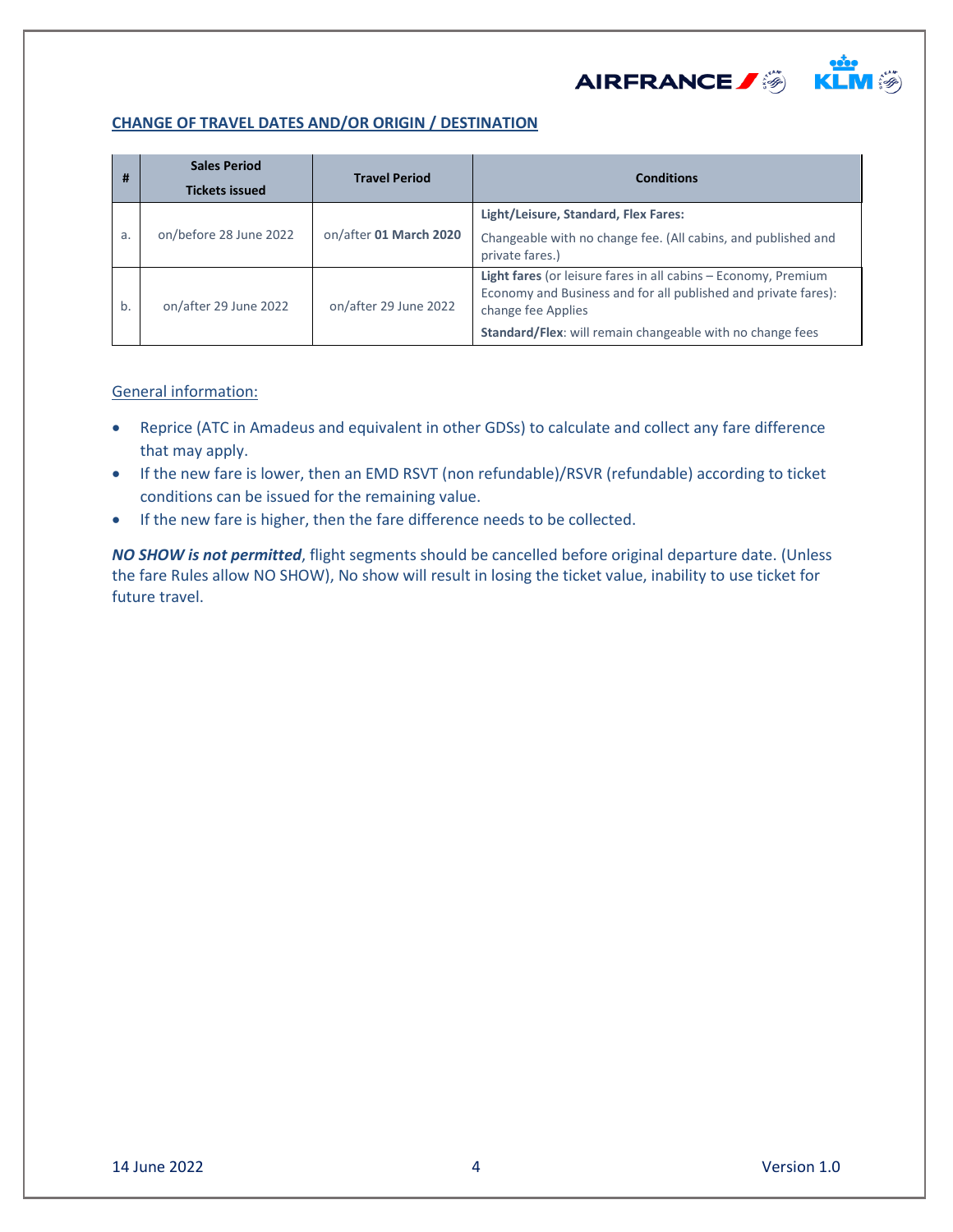

# <span id="page-4-0"></span>**TRAVEL VOUCHER (EMD)**

| -# | <b>Sales Period</b><br><b>Tickets issued</b>   | <b>Travel Period</b>                                 | <b>Conditions</b>                        |
|----|------------------------------------------------|------------------------------------------------------|------------------------------------------|
| a. | on/before 28 February 2022                     | On/after 01 March 2020 and<br>on/before 30 June 2022 | EMD CDET - Refundable voucher            |
| b  | on/before 28 February 2022                     | on/after 01 July 2022                                | EMD TCVT - Non Refundable voucher        |
| C. | between 01 March 2022 and 28 June 2022 (incl.) | Any Travel.                                          | <b>EMD TCVT - Non Refundable voucher</b> |
|    | on/after 29 June 2022                          | Any Travel.                                          | NO Voucher option                        |

## Voucher Issuance:

- Tickets can be exchanged towards an EMD CDET/TCVT according to the instructions above. Amadeus, Galileo and Sabre agents can exchange.
- EMD paid options: Amadeus users can issue voucher for the paid options, according to ticketing/travel as mentioned above. Other GDS users can contact AFKL Trade Support [\(\\*\)](#page-2-1) for the issuance of a voucher for the paid options.
- For NDC agents a webform on AgentConnect.biz has been created, where you can request to cancel segments and select the option EMD. If the NDC webform is not available in your market, you can contact B2T support for assistance.
- A maximum of two vouchers can be used per person.

## Voucher Validity:

- EMD CDETs issued on or before 31 December 2020 are valid until and including 31 December 2021 The endorsement box should state: *YOUR VOUCHER VALID ON AF/KL/DL/VS UNTIL 31DEC21 OR REFUNDABLE IF UNUSED*
- EMD CDET Issued on or after 01 January 2021 are valid for 1 year from date of issuance. The EMD CDET issued is for the purchase of an AF or KL ticket using AF/KL/DL/VS fare. The endorsement box should state: *YOUR VOUCHER VALID ON AF/KL/DL/VS FOR 12 MONTHS OR REFUNDABLE IF UNUSED*
- EMD TCVT are valid for 1 year from date of issuance. The EMD TCVT issued is for the purchase of an AF or KL ticket using AF/KL/DL/VS fare. The endorsement box should state: *YOUR VOUCHER IS VALID ON AF/KL/DL/VS FOR 12 MONTHS FROM DATE OF ISSUANCE AND IS NON REFUNDABLE*

#### Voucher Redemption - Grace Period:

EMD CDETs issued between 01 March 2020 and 31 August 2021, that have reached the expiry date, can still be used (exchanged) until 31 August 2022, to book a new flight in the future (according to availability system range).

# **EMD CDETs issued as from 01 September 2021 will remain valid for 1 year from date of issuance and will not be applicable to a grace period.**

- **The grace period does not apply for refunds of expired EMD CDETS.**  However, Only for EMD CDETs that were issued for an involuntary cancellation, these refund requests must be done via BSPLINK and not through the GDS. If the refund is processed directly in the GDS for an expired EMD CDET, an ADM will be sent.
- The grace period does not apply for EMD TCVT's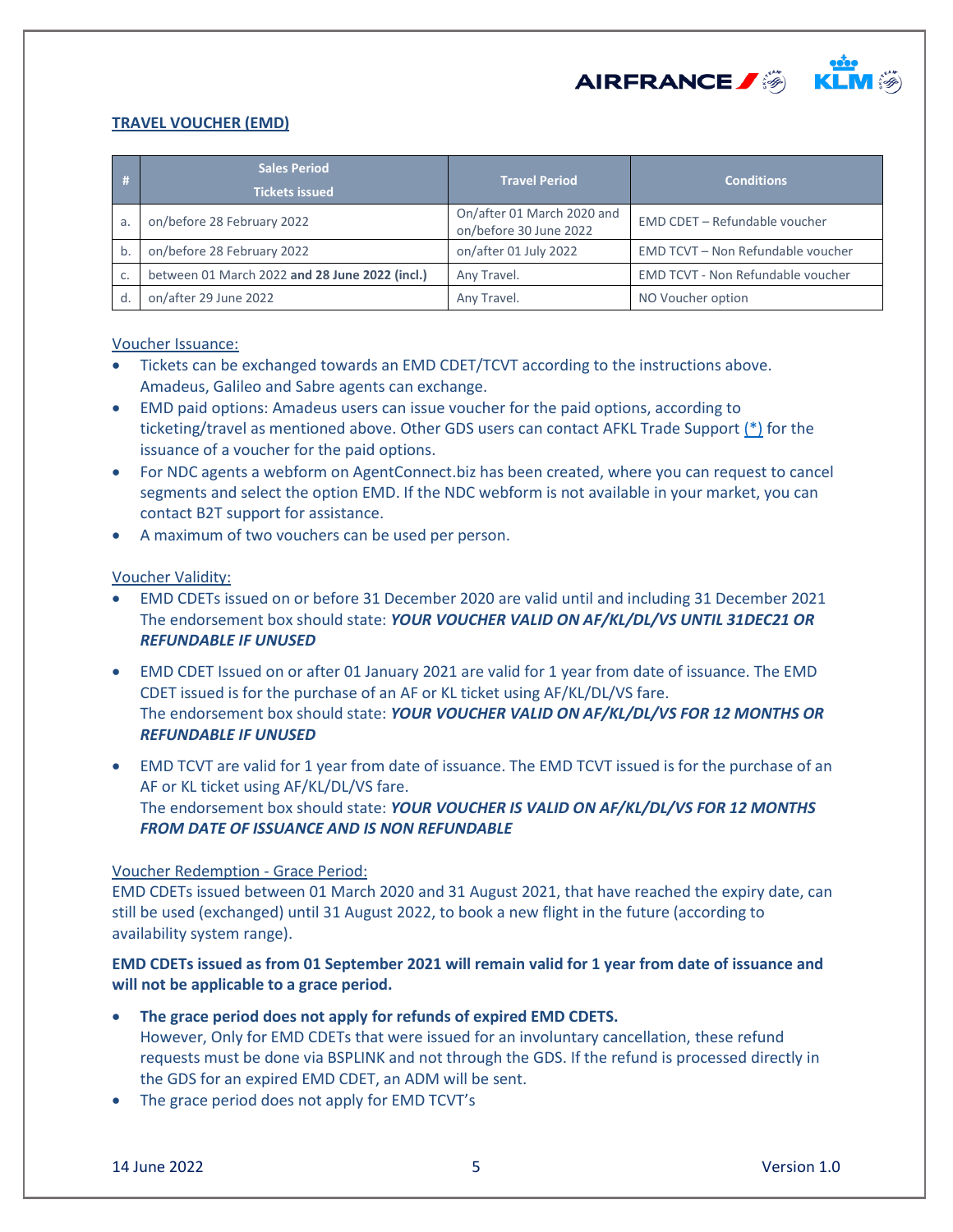

## Voucher conditions for Refunds:

- EMD CDETs are fully refundable within the validity period of the EMD CDET.
- EMD TCVT are **not** refundable

## Voucher General Information:

PNRs that are re-used when a voucher has been issued cannot be displayed on klm.com or airfrance.com. To allow your customer to view their booking on 'My Bookings' on airfrance.com or 'My Trip' on klm.com, the following elements in the PNR should be removed:

## *For AF:*

- SVC (CDET or TCVT)
- RM DUE TO REFUND REQUEST FLIGHT SEGMENTS AUTOMATIC CANCELLATION ROBOSCAR

#### *For KL:*

- SVC (CDET or TCVT)
- SK (CDET or TCVT)
- SK CORF

**NO SHOW** is not permitted, active flight segments in the PNR, should be removed before the initial departure date, if this is not done it will not be possible to issue a voucher.

## Voucher Process for EMD CDET/TCVT issuance

#### **For Sabre users only:**

Issue the EMD CDET or EMD TCVT for the value of the existing ticket. For information on how to issue an EMD CDET or EMD TCVT this can be found in Sabre Finder (help/format pages).

#### **For Galileo users only:**

Issue the EMD CDET or EMD TCVT for the value of the existing ticket. For information on how to issue an EMD CDET or EMD TCVT this can be found in Travelport help pages.

**Note:** For Amadeus, Sabre and Galileo users it is possible to redeem EMD CDETs and EMD TCVTs towards a new ticket.

## **For all other GDS users:**

The issuance of an EMD CDET or EMD TCVT for the value of the existing ticket is not possible. If you would like to offer an EMD CDET or EMD TCVT, please contact AFKL Trade Support [\(\\*\)](#page-2-1)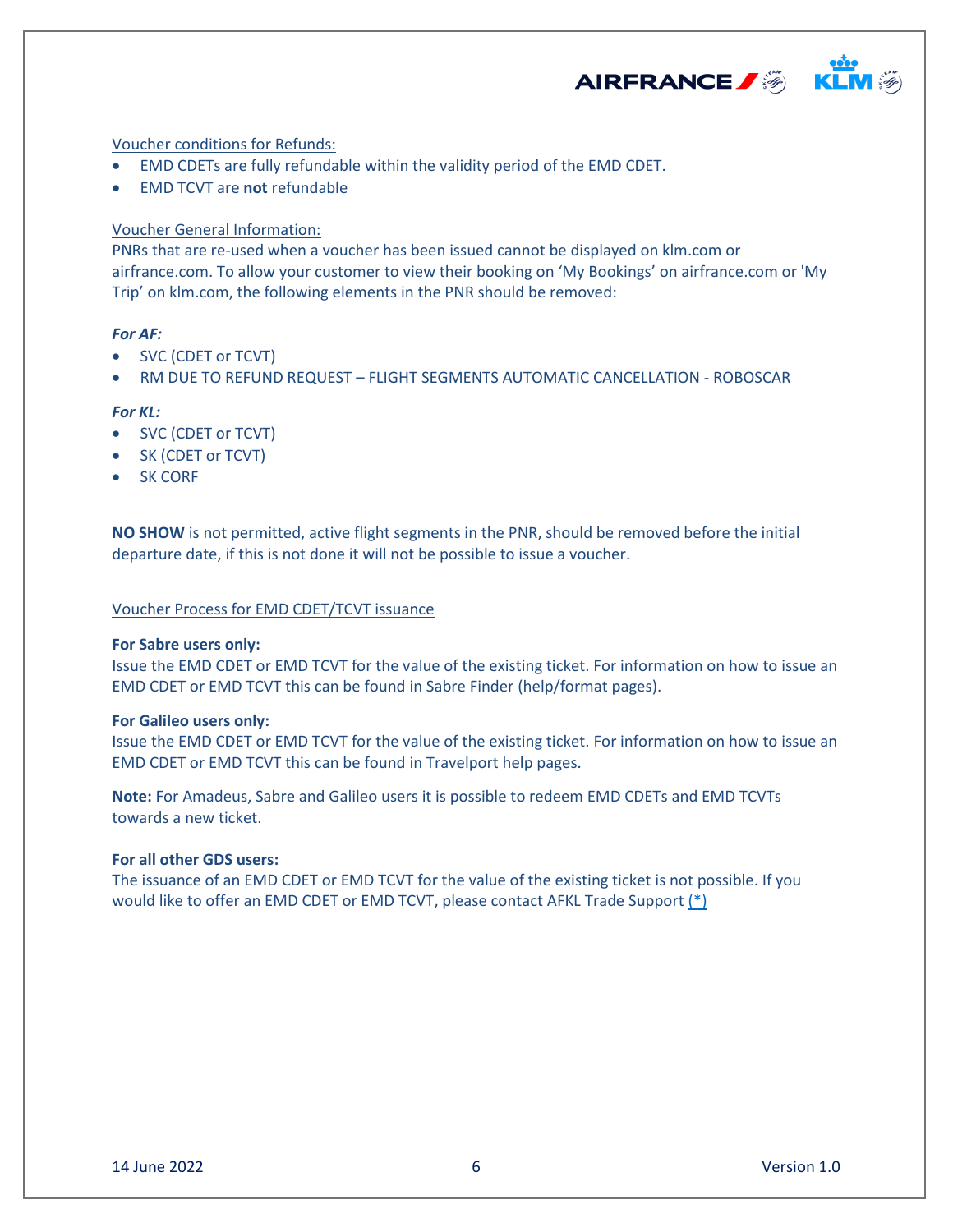



# **For Amadeus users:**

Issue the EMD CDET or EMD TCVT for the value of the existing ticket.

# **Example for the EMD CDET issuance**

**(The same can be applied for EMD TCVT issuance, by replacing the CDET entries with TCVT):**

- 1. Creation of the EMD in an existing PNR: IUAF NN1 CDET CDG
	- NN1 : launch of the request
	- CDET : Service Element/Transportation Credit Voucher
	- SXB : Departure city
- 2. Entry for validating Carrier (AF or KL) TMC/VAF
- 3. Introduce the ticket value including taxes:

TMI / REUR425.10/ WEUR0.00/YI/CV-425.10/FP-O/CH

R EUR425.10: R for Reissue followed by the amount of the ticket including tax to be transferred to the credit voucher

WEUR0.00 : W is to add the total amount (always 0)

- Y : Y is for indicator followed by indicator code
- CV : coupon value (amount of the note to be transferred to the credit voucher) FP-O : old form of payment

TMI/FE – free flow text

FE in case of endorsement

TMI/ IC-TKT057230060170E1

IC : in connection with: introduction of the ticket number to be transferred to the credit voucher

N.B if an additional ticket:

TMI/IC-TKT0572300601779E1-6-TKT0572300601780

- 4. Enter the ticket number in the FO TMI/FO-057-23006017E1PAR12JAN12/20254654 FO : FO for original issue followed by the ticket number to be taken in exchange N.B if an additional ticket : TMI/FO-057-2300601779E1-80MRS10DEC13/20345624
- 5. Free flow entry (121 characters) and personalization of the EMD passenger receipt: To provide a reason TMI/CR-DUE CORONAVIRUS important free text should not contain specific characters: / ; \*.....
- 6. Issuance of the EMD : TTM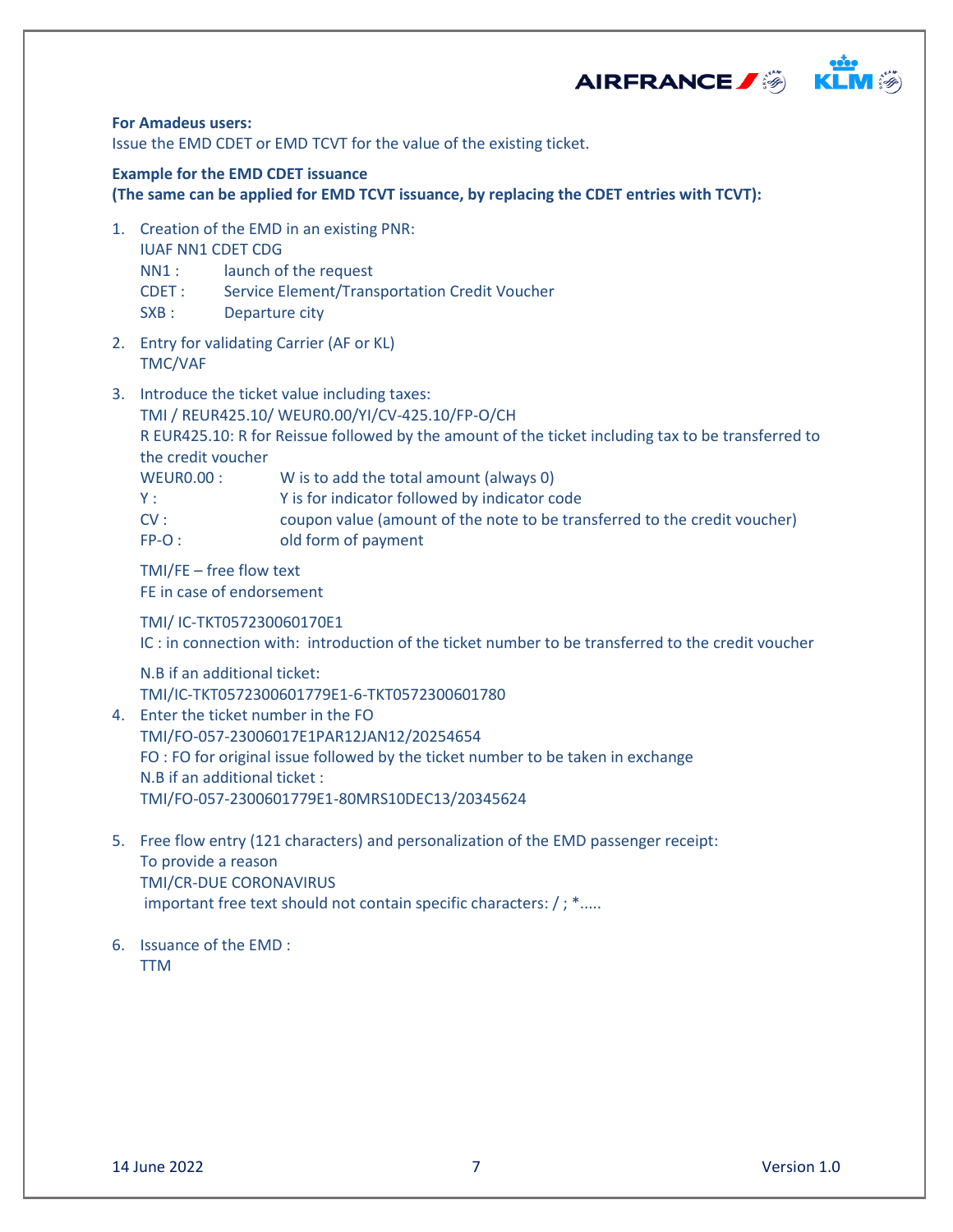

#### <span id="page-7-0"></span>**REFUNDS**

| - # | <b>Sales Period</b><br><b>Tickets issued</b> | <b>Travel Period</b>                                 | <b>Conditions</b>                                                                                         |  |
|-----|----------------------------------------------|------------------------------------------------------|-----------------------------------------------------------------------------------------------------------|--|
| a.  | on/before 28 February 2022                   | On/after 01 March 2020<br>and on/before 30 June 2022 | A full Refund regardless of the fare conditions<br>may be granted with a waiver code (provided<br>below*) |  |
| b   | on/before 28 February 2022                   | on/after 01 July 2022                                | Fare conditions apply (to all types of fares):<br>Light - nonrefundable                                   |  |
| C.  | on/after 01 March 2022                       | Any Travel                                           | Standard - nonrefundable<br>Flex - Full refundable                                                        |  |

- For all refundable documents, it is possible to request a refund directly in your GDS (or in NDC for tickets), this applies to both tickets and EMD CDETs. EMD TCVTs are not refundable.
- Refund requests that are not possible via your GDS or NDC, example all documents issued or reissued (EMD/ETKT) by the (AFKL) airline on your behalf, that then need to be refunded on request of the customer will have to be requested via BSPLink or via webform for POS U.S.A.
- Refund requests can be done for fully unused tickets and partially used tickets, if the ticket coupon status is open "O".

*NO SHOW is not permitted*, flight segments should be cancelled before original departure date. (Unless the fare Rules allow NO SHOW), No show will result in losing the ticket value, inability to use ticket for future travel

## <span id="page-7-1"></span>**\*WAIVER**

| #  | <b>Sales Period</b><br><b>Tickets issued</b> | <b>Travel Period</b>                                    | <b>Conditions</b>                                                                                                                                           |
|----|----------------------------------------------|---------------------------------------------------------|-------------------------------------------------------------------------------------------------------------------------------------------------------------|
| a. | on/before 28 February 2022                   | On/after 01 March 2020<br>and on/before 30 June<br>2022 | A full refund can be granted by using the waiver code<br>"IRG COVID19" which can be added to the direct GDS<br>refund in the waiver remark field as follows |

| <b>GDS</b>         | <b>ENTRY</b>                                                                                                   |
|--------------------|----------------------------------------------------------------------------------------------------------------|
| Amadeus            | TRFU/WA IRG COVID19                                                                                            |
| Sabre              | WFRxxxxx. Mention the waiver code IRG COVID19 in the waiver box                                                |
| Galileo/Travelport | entry TRNExxxxx or you can make use of the Mask. Then mention the waiver code IRG<br>COVID19 in the waiver box |

If the refund cannot be processed via the GDS, then it must go through the BSPLink or via webform for POS U.S.A. where the waiver "IRG COVID19" can be inserted in the comment box. Concerning the EMD paid options the functionality of the refund via the GDS is not activated, so the refund request of these documents will need to be done via BSPLink or webform for POS U.S.A.

**NB:** If the waiver remark is not inserted or incorrectly inserted, an ADM will be sent.

*NO SHOW* is not permitted and cancellation of flight segments must be done before original departure and before requesting a refund.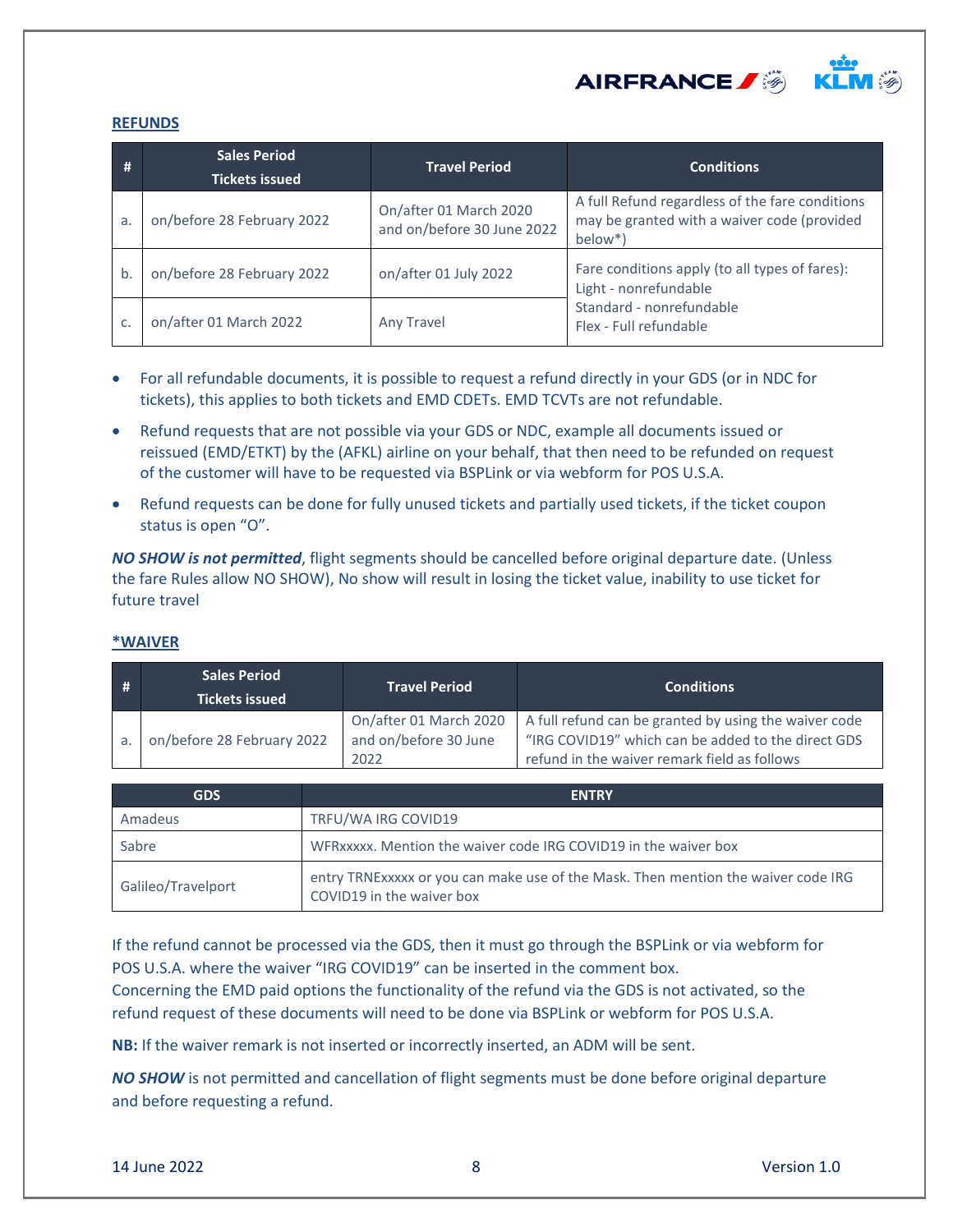

## <span id="page-8-0"></span>**PNR LIVE**

- PNRs can be kept live up to 1 year, the flight segments must be removed or cancelled before the original departure date and a MEMO segment must be inserted manually via the GDS. Note: A MEMO segment cannot be added with a year indication.
- Ticket validity must be respected (the ticket validity overrules the PNR live).
- This is applicable for all GDS's
- For NDC agents a webform "Flight Segment Deletion" on agentconnect.biz has been created, where you can request to cancel segments and select that you would like to keep the PNR live. If the NDC webform is not available for your market you can contact your Trade Support

*NO SHOW is not permitted*, flight segments should be cancelled before original departure date. (Unless the fare Rules allow NO SHOW), No show will result in losing the ticket value, inability to use ticket for future travel

## How to insert a MEMO segment per GDS:

| <b>GDS</b>        | <b>Entry</b>                                                                                                                                                                                                                                                     |  |
|-------------------|------------------------------------------------------------------------------------------------------------------------------------------------------------------------------------------------------------------------------------------------------------------|--|
| Apollo (1V)       | 0 $(= \text{null}$ TURZZ $(= \text{airline})$ BK1 $(= \text{number of} \text{pax})$ AMS $(= \text{issuing} \text{office})$ 30SEP $(= \text{valid} \text{until})$ -**FREE<br>TEXT**<br><b>Example: OTURKLBK1AMS30SEP-**RETENTION LINE DUE CORONA**</b>            |  |
| Galileo (1G)      | 0 (= nul)TURZZ (= airline) BK1(=number of pax)AMS (= issuing office)30SEP (= valid until)-FREE<br><b>TEXT</b><br>Example: OTURKLBK1AMS30SEP-RETENTION LINE DUE CORONA                                                                                            |  |
| Worldspan<br>(1P) | TNZZ (= airline) MK1 (=number of pax)MIS30SEP (= valid until)/AN-RETENTION LINE DUE<br><b>CORONA</b><br><b>Example: TNKLMK1MIS30SEP/AN-RETENTION LINE DUE CORONA</b>                                                                                             |  |
| Sabre (1S)        | OOTH (=carrier code) GK1(=city code)30SEP (=valid until)- Free text related to Coronavirus<br>Example: 0OTHKLGK1AMS30SEP- DUE CORONA<br>*The free text is not transmitted to the carrier, it is only for the agency to know why they have a<br>retention segment |  |
| Amadeus<br>(1A)   | RU 1A (=Vendor code - always Amadeus) HK1(=number of pax) AMS (=city code) 30SEP (= valid<br>until)/FREE TEXT<br>Example: RU 1A HK1 AMS 30SEP/DUE CORONA                                                                                                         |  |